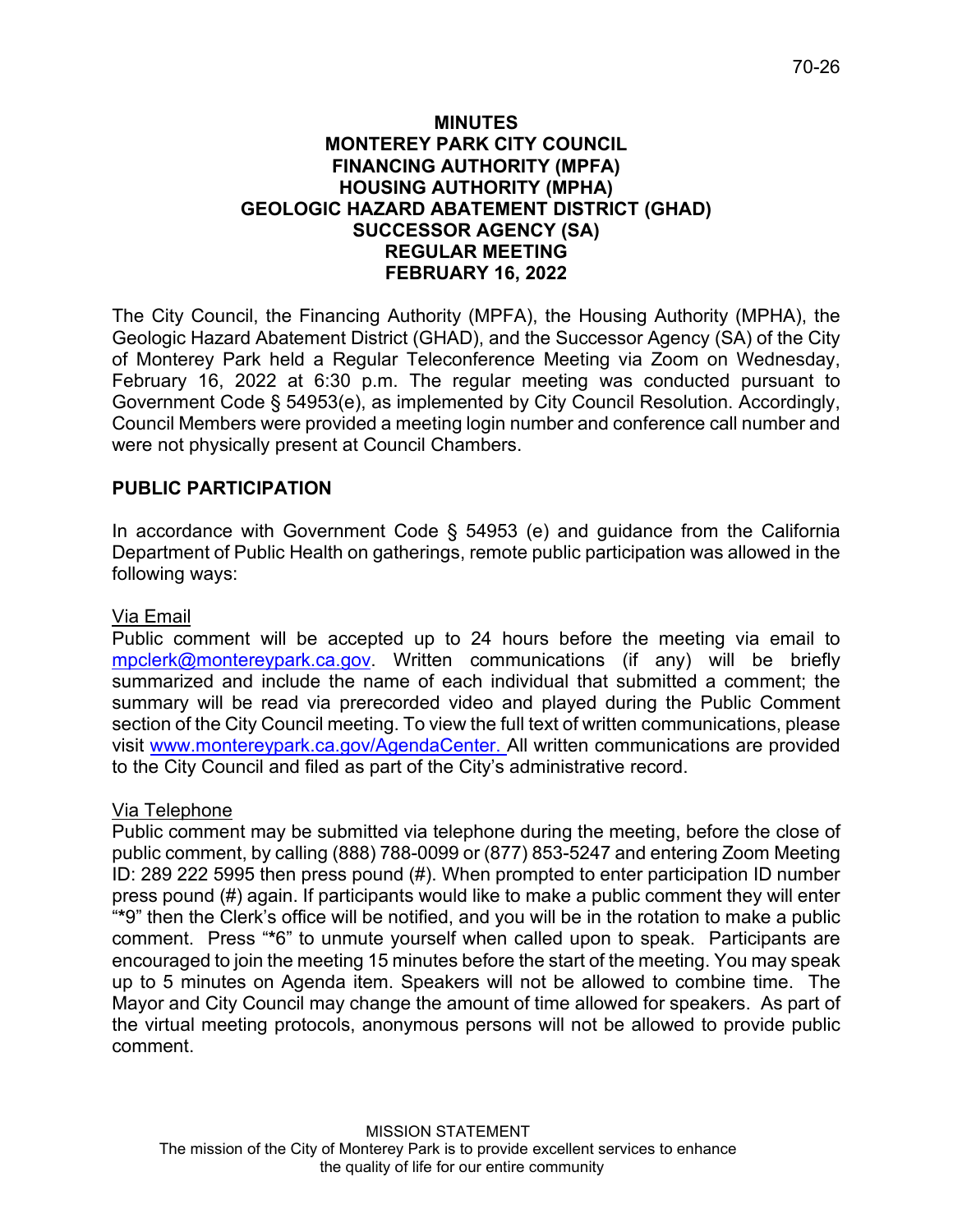Important Disclaimer – When a participant calls in to join the meeting, their name and/or phone number will be visible to all participants. Note that all public meetings will be recorded.

# **CALL TO ORDER:**

Mayor Lo called the meeting to order at 6:30 p.m.

# **FLAG SALUTE:**

Mayor Lo led the Flag Salute.

## **ROLL CALL:**

City Clerk Vincent Chang called the roll:

Council Members Present: Peter Chan, Hans Liang, Henry Lo, Fred Sornoso, Yvonne Yiu

Council Members Absent:

**ALSO PRESENT:** City Treasurer Joseph Leon, City Manager Ron Bow, City Attorney Karl Berger, Assistant City Manager Inez Alvarez, Fire Chief Matt Hallock, Police Chief Kelly Gordon, City Librarian Diana Garcia, Director of Public Works Frank Lopez, Director of Human Resources & Risk Management Christine Tomikawa, Director of Recreation & Community Services Robert Aguirre, Interim Director of Community & Economic Development Steve Sizemore, Fire Division Chief Ryan Weddle, Economic Development Manager Joseph Torres, IT Manager Stanley Ardon, Deputy City Clerk Cindy Trang, Assistant Deputy City Clerk Helena Cho, Community Communications Coordinator Randy Ishino, Senior Clerk Typist Viridiana Martinez

## **AGENDA ADDITIONS, DELETIONS, CHANGES AND ADOPTIONS**

City Manager Bow requested tabling Item No. 1A to the March 2, 2022 regular City Council meeting for further discussion.

## **PUBLIC COMMUNICATIONS**

**Public Speaker Disclaimer:** Meetings are held virtually, and the information listed for the speakers may or may not reflect the correct spelling of their respective name.

- Topher Mathers from Active San Gabriel Valley (Active SGV) urged the City Council to vote no on Item No. 2A, specifically the Garvey Avenue Capacity Improvements project. He expressed that the proposed Garvey Avenue Capacity Improvement project would reduce the quality of life for residents and would increase air pollution.
- Caleb Kwok expressed support for Item No. 2A. Caleb stated that this will benefit Monterey Park's downtown area and the local businesses. Caleb conveyed that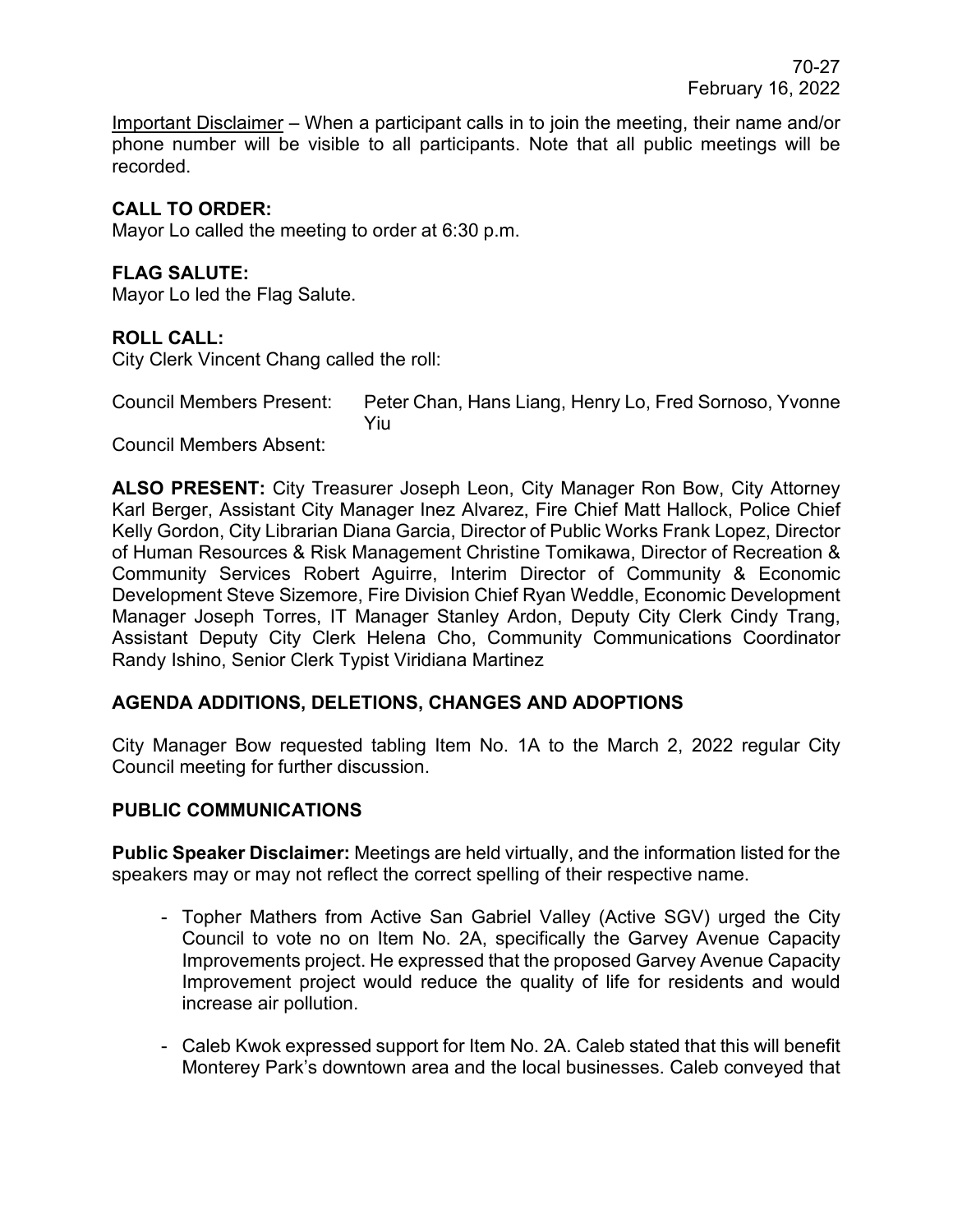the proposed parking restrictions would smooth ongoing traffic and parking structures would bring more business into the City.

- Vinh Ngo voiced his support for Item No. 2A and communicated his viewpoint that building infrastructure would improve the well-being of the City.
- Andrew Yip called on behalf of his aunt and her business on Garvey Avenue. Andrew expressed concerns regarding the parking structures being built in residential areas and the parking restrictions affecting curbside pick up for local restaurants on Garvey Avenue. He implored Council to vote no on Item No. 2A, stating that it will bring traffic, additional congestion, and not benefit the small businesses on Garvey Avenue.
- Josephine Louie from the Business Improvement District Advisory Committee voiced support for Item No. 2A. Josephine expressed that this item will promote local businesses and allow for growth for the future of the City.
- Jaime Rodriguez expressed his opinion that increasing the lanes on Garvey Avenue has no benefit to businesses or residents. Jaime stated that it will increase traffic congestion, air pollution, and traffic injuries.
- Chris Horn expressed that the parking restrictions and parking structures would negatively affect the local businesses on Garvey Avenue. He voiced his opposition to Item No. 2A.
- Kathy Bahm communicated that she was informed of Item No. 2A days prior to the regular City Council meeting and there was insufficient information provided to residents. Kathy implored that parking restrictions will negatively affect the seniors of Monterey Park and the residential areas surrounding Garvey Avenue.

## **STAFF COMMUNICATIONS**

- Fire Division Chief Weddle reminded the community of the COVID-19 testing sites located at Langley Senior Center, from Wednesday-Monday and Barnes Park, behind City Hall, on Saturdays. He informed the community that any questions regarding COVID-19 testing in the City can be directed to the Fire Department.

## **1. PRESENTATION**

Matters listed under presentation are for informational content and discussion only.

# **1A. COMMISSIONS, COMMITTEES, AND BOARDS OVERVIEW**

This item was tabled to the March 2, 2022 regular City Council meeting for further discussion.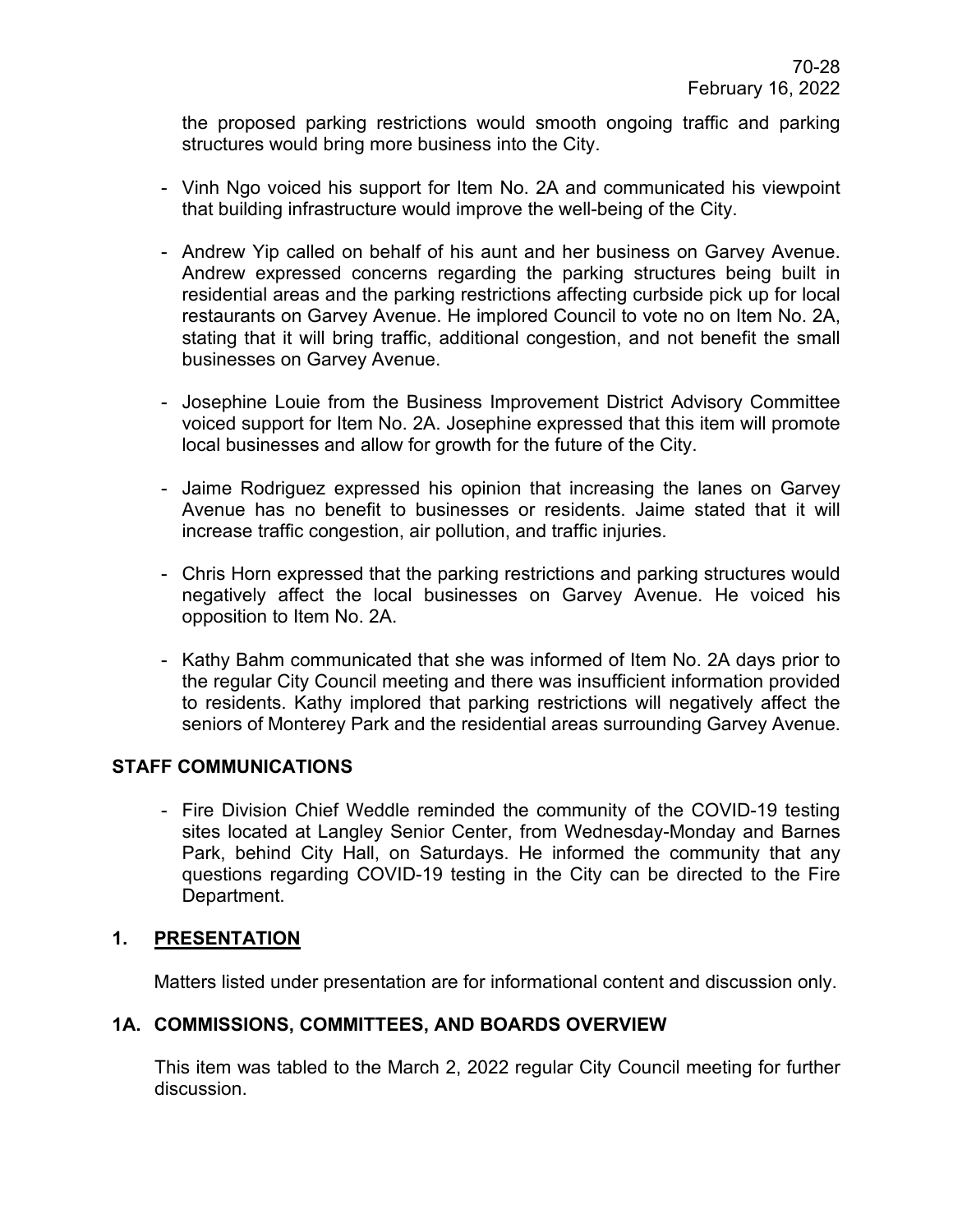#### **1B. SAN GABRIEL VALLEY COUNCIL OF GOVERNMENTS (SGVCOG) TRANSIT FEASIBILITY STUDY – COMMUNITY ENGAGEMENT**

Assistant City Manager Alvarez gave a PowerPoint presentation on the transit feasibility study conducted by the San Gabriel Valley Council of Governments

## **2. OLD BUSINESS**

## **2A. SR-710 NORTH MOBILITY IMPROVEMENTS PROJECTS FUNDING AGREEMENTS AND AUTHORIZE TASK ORDER FOR 710 MOBILITY IMPROVEMENT PROJECT AND PROGRAM MANAGEMENT**

The SR-710 Mobility Improvement Projects are the result of reallocated Measure R Funds for the SR-710 North Project to new mobility improvement projects within the San Gabriel Valley subregion. These projects are consistent with the purpose and need of the Gap Closure Project to relieve congestion on local streets along the SR-710 alignment between Interstates 10 and 210, with the highest priority for projects proximate to the Interstate 10 freeway. As part of the SR-710 North Mobility Improvements Projects, the City received a total allocation of \$100,300,000 from LACMTA to complete six projects.

## **Public Speakers:**

- Martin Reyes, Transportation Deputy for Supervisor Hilda Solis, informed the Council that Supervisor Solis intends to file a motion that will be considered at the Metro Board of Directors meeting on February 24<sup>th</sup>. He explained that this motion would allow for clarification of the SR-710 North Mobility Improvement Projects funding. There will be clarification on bus infrastructure improvements, bike lanes improvements, and pedestrian improvements. Martin communicated that Supervisor Solis' motion will direct Metro to provide City staff the opportunity to rescope and reprogram the funds for the SR-710 North Mobility Improvements Projects. He implored the Council to delay the vote on Item No. 2A and to wait until the Metro Board of Directors considers Supervisor Solis' motion.
- Austin conveyed that the proposed projects would attract more vehicles to Monterey Park and streets should not be used as an alternative to the freeway. Austin expressed that he would like City staff and Council to prioritize safety first.
- Teresa Real Sebastian expressed that the projects presented will benefit both residents and businesses. She suggested Council approve this item and report back with revisions after the Metro Board of Directors considers Supervisor Solis' motion.
- Armen Sebastian recommends that Council approve Item No. 2A. He stated that over the years the City of Pasadena has revitalized its downtown area through building infrastructure and new businesses.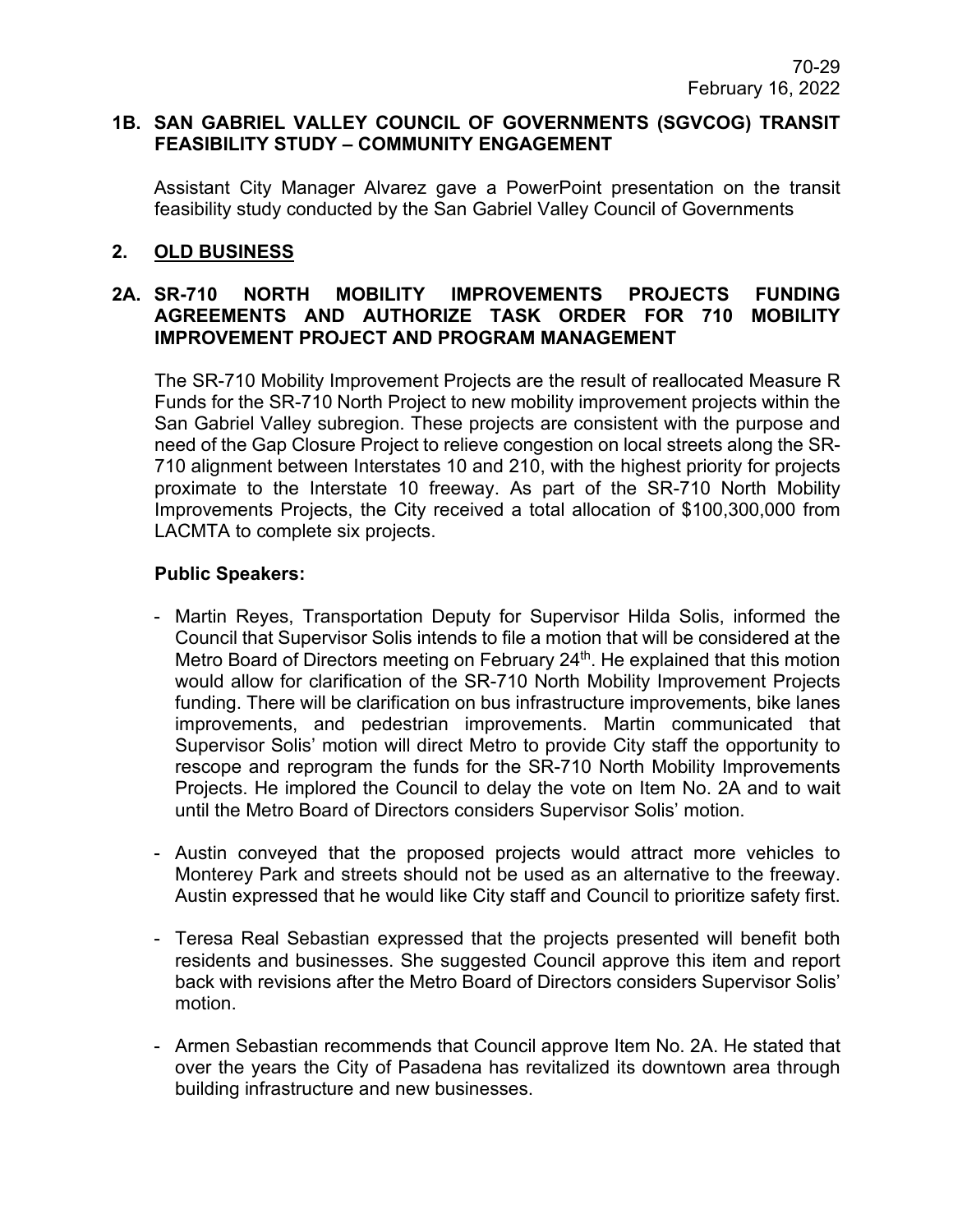- Michelle Yee expressed opposition to Item No. 2A. She communicated that more vehicles driving through the City will increase air pollution and stated that the funding should be used for pedestrian safety improvements, bus infrastructure, and street repairs.
- Tammy Sam stated that the proposed projects are surrounded around a car centric world that would not benefit residents or businesses of Monterey Park. She encouraged Council to delay the vote until after the Metro Board of Directors considers Supervisor Solis' motion.
- Thomas Wong expressed that more community outreach should've been done prior to presenting Item No. 2A to Council. Thomas suggested that Council work with other neighboring Cities to solve traffic congestion and create a downtown area that is more pedestrian and bike friendly.
- Jennifer Love Tang voiced opposition to Item No. 2A. Jennifer encouraged Council and City staff to engage more with the community.
- Donson Liu communicated his opposition to Item No. 2A. He expressed that the proposed projects are not ideal to the Monterey Park downtown area and encouraged Council to delay the vote until after Supervisor Solis' motion is considered by the Metro Board of Directors.
- Clara voiced opposition to Item No. 2A and stated that the proposed projects will only increase pollution and negatively impact the way of life for residents.
- Jaime Rodriguez expressed opposition to Item No. 2A. He encouraged Council to look for alternative solutions to the proposed projects.
- Je-Show Yang voiced opposition for Item No. 2A. Je-Show encouraged retracting lane expansion in the proposed projects.
- Eddie Sun expressed his opposition to Item No. 2A. He stated lane expansion will not reduce greenhouse gas emissions and suggested Council reevaluate the proposed projects.
- Kevin Chang stated that residents nor businesses will benefit from the approval of Item No. 2A.
- Laura read a letter of opposition to Item No. 2A signed by local businesses on Garvey Avenue.
- Linda voiced opposition to Item No. 2A and implored that there is no urgency to approve the proposed projects. Linda urged Council to create a pedestrian friendly downtown area in Monterey Park.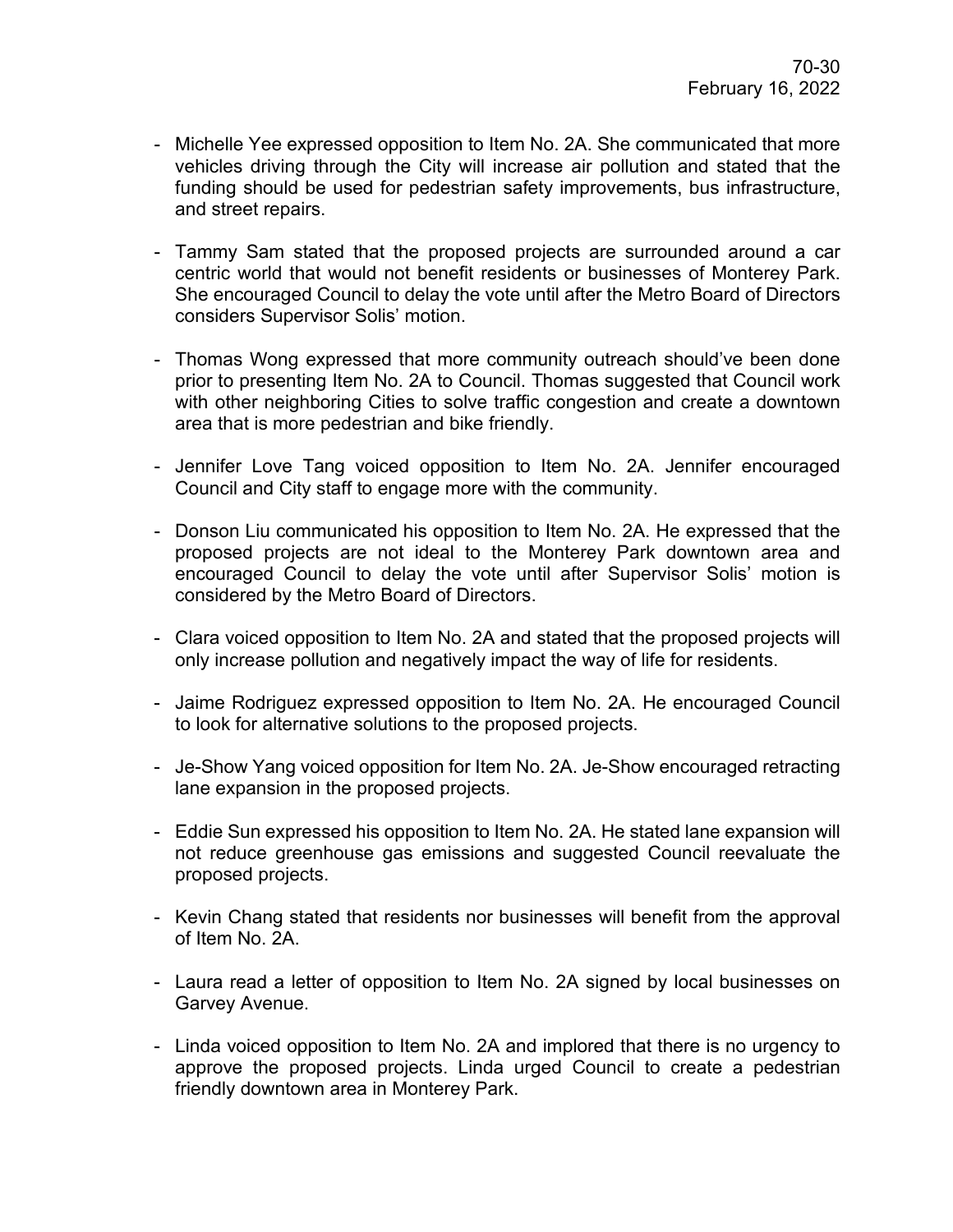- Dora Leung spoke in opposition to parking restrictions and suggested a balanced solution between businesses and residents. Dora expressed that Council should invest in access for pedestrian walkways, bike lanes, and bus lanes.
- Mark Rudolph voiced support for Item No. 2A. He stated that City staff's PowerPoint presentation clarified that the proposed projects are beneficial to both residents and businesses.
- Joe Buonya stated opposition to Item No. 2A. He conveyed that there should be more community outreach and data presented.
- Brian Horn communicated opposition to Item No. 2A. He stated that traffic and safety concerns should be prioritized.
- Connie voiced opposition to Item No. 2A. Connie implored that Council consider the safety of residents and surrounding schools on Garvey Avenue.
- Branden spoke in opposition to Item No. 2A. Branden implored that Council postpone voting on this item and instead be opened to receive more data.
- Thierry Ly expressed opposition to Item No. 2A and voiced concerns regarding traffic and pedestrian safety.
- Vincent Chang conveyed that he is in support of parking structures in the downtown area of Monterey Park, but is in opposition to the parking restriction being proposed. He implored that Council take into consideration Supervisor Solis motion.
- City Clerk Chang received, filed, and read into the record one hundred written communications for Item No. 2A. Ninety-ninety written communications are in opposition of the item. With one written communication from Nancy Arcuri, being neutral of the proposed projects. The names of written communications in opposition to Item No. 2A are listed as follows:

|    | Jimmy Lau                | 34 | Steve Miloszewski    | 67 | Hannah Locop              |
|----|--------------------------|----|----------------------|----|---------------------------|
|    |                          |    |                      |    |                           |
|    | Anna Yeh                 | 35 | <b>Yueyang Jiang</b> | 68 | <b>Elizabeth Duenas</b>   |
| 3  | <b>Tammy Sam</b>         | 36 | Nicolas Tran         | 69 | Laura Gallegos            |
| 4  | <b>Edgar Holguin</b>     | 37 | <b>Sherene Chou</b>  | 70 | Evette Kurai              |
| 5  | Lorenzo Mutia            | 38 | <b>Elizabeth Yip</b> | 71 | Melissa Chea              |
| 6  | Olivia Eng               | 39 | <b>Ismael Vargas</b> | 72 | <b>Shirley Chu</b>        |
|    | Venise Lo                | 40 | David Wong           | 73 | Dean Ng                   |
| 8  | <b>Evelina Fernandez</b> | 41 | <b>Brian Kim</b>     | 74 | Steven Kan & Sue Kim      |
| 9  | Victor Luo               | 42 | <b>Tammy Scorcia</b> | 75 | Josephine Tang            |
| 10 | Tara Kwan                | 43 | Siang Lie            | 76 | <b>Denise Ballesteros</b> |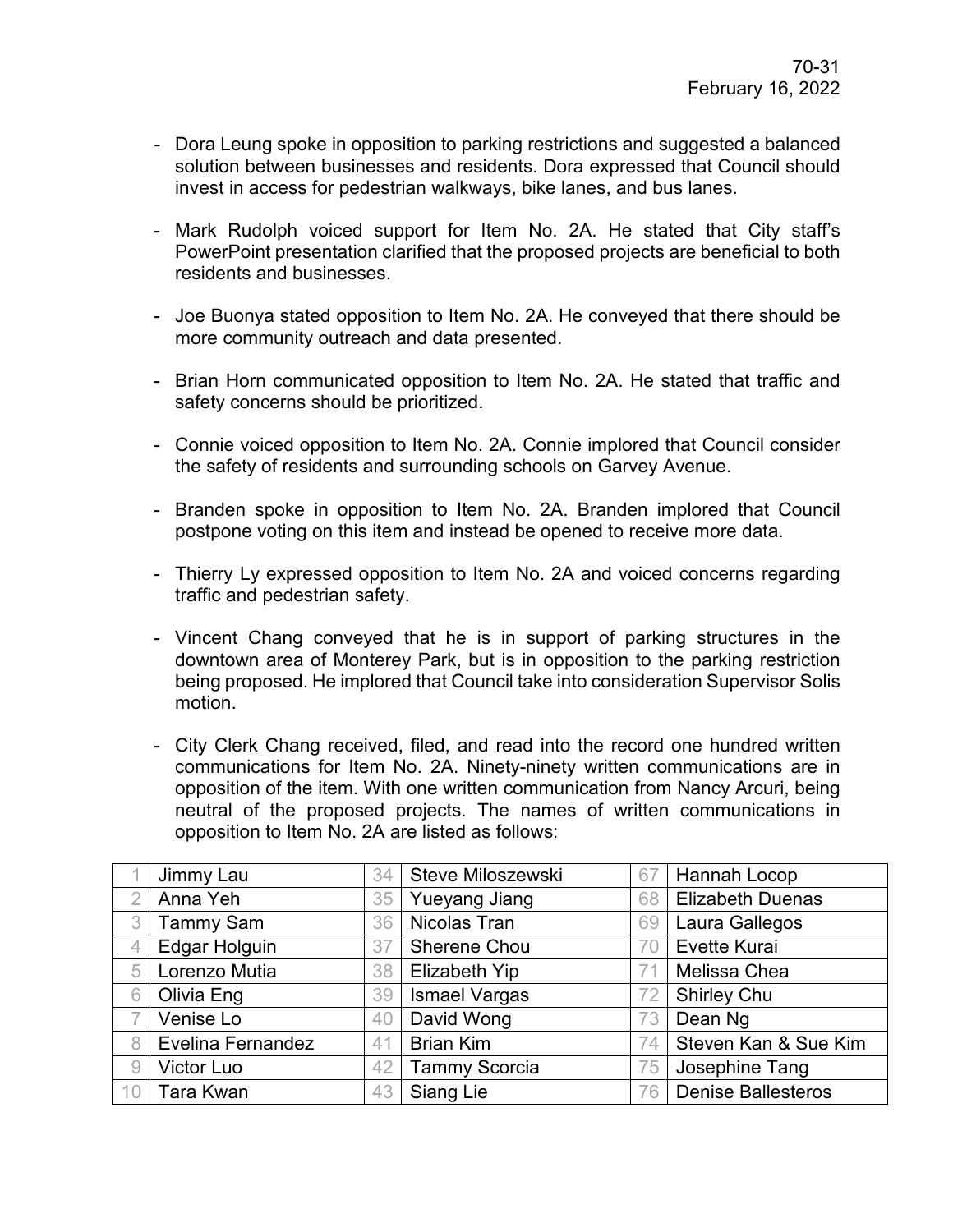| 11 | Aida Ashouri           | 44 | Barbara Ngai                    | 77 | Linda Tang            |
|----|------------------------|----|---------------------------------|----|-----------------------|
| 12 | Jeremy Gozzip          | 45 | Nicole Duong                    | 78 | <b>Cindy Yee</b>      |
| 13 | Michael Nog            | 46 | <b>Edward Tsang</b>             | 79 | Sue Wong              |
| 14 | Leslie Toy             | 47 | <b>Phil Timoteo</b>             | 80 | <b>Steve Fujita</b>   |
| 15 | <b>Ross Rivas</b>      | 48 | Amanda Hsieh                    | 81 | Noelle                |
| 16 | <b>Tad Kato</b>        | 49 | <b>Charles "Buck" Stapleton</b> | 82 | Kathy Bahm            |
| 17 | Maria Elena Diaz       | 50 | Jennifer Lee                    | 83 | T Hashimoto           |
| 18 | <b>Kanica Phok</b>     | 51 | Amy Hung                        | 84 | <b>Peter Shek</b>     |
| 19 | Nashrah Ahmed          | 52 | Katie Wang                      | 85 | <b>Russell Ng</b>     |
| 20 | Paris Patterson-Garner | 53 | Jennifer Tang                   | 86 | Connie Ho             |
| 21 | Danny Woo              | 54 | Rose Scobie                     | 87 | <b>Topher Mathers</b> |
| 22 | <b>Carmen Gosey</b>    | 55 | <b>Stanley Chu</b>              | 88 | <b>Austin Phung</b>   |
| 23 | <b>Brandon Yim</b>     | 56 | <b>Jack Ruebensaal</b>          | 89 | <b>Brian Horn</b>     |
| 24 | <b>Brianna Dau</b>     | 57 | <b>Emily Ng</b>                 | 90 | Maggie Trinh          |
| 25 | <b>Leonard Lee</b>     | 58 | <b>Andrew Fung Yip</b>          | 91 | Jason Rogers          |
| 26 | Jimmy Do               | 59 | Louise Fonua                    | 92 | Erin Gillum           |
| 27 | <b>Stefanie Dare</b>   | 60 | <b>Beverly Dott</b>             | 93 | <b>Natalie Reyes</b>  |
| 28 | Kevin Cheng            | 61 | Sarah Chang                     | 94 | Victor Bagnato        |
| 29 | Andy Fung              | 62 | <b>Isabel Dominguez</b>         | 95 | Amy Gebert            |
| 30 | Asenath Nakayama Do    | 63 | Je-Show Yang                    | 96 | <b>Bill Lam</b>       |
| 31 | Jan Lee                | 64 | Ron Vazquez                     | 97 | <b>Russell McNeil</b> |
| 32 | Jamie Rodriguez        | 65 | <b>Gregory Moss</b>             | 98 | Amy Wong              |
| 33 | <b>Shirley Woo</b>     | 66 | Paul Konkirati                  | 99 | Dania Chawkins        |

The City Clerk's office received and filed thirty-seven written communications after the submittal period, in opposition to Item No. 2A from: Angel Arredondo, Jessica Jinn, Tammy Sam, Kamren Curiel, Diane Velez, Dale Zapata, David Diaz, Jairo Avalos, Danielle Zamora, Hon Lung Cheng, Machiko Yasuda, Carly Curiel, Nancy Yee, Nina Dinh, Marlene L. Ramirez, Bryan Matsumoto, Ana Ramirez, Ange Garza, Casey Law, Yvonne T. Liu, Marlene Buenrostro, Seleny Rodriguez, Bin Lee, Edwin Sun, May Gonzalez, Diane Ojeda, Valeria Garcia, Karen Thai, Phyllis T., Ana Mezanazi, Nate Yu, Devin Gladys, Andre Tran, Safe Streets for SGV, Susan Martinez, Leigh Phan, Elisa Lee, Eve Perez. The City Clerk's office received one neutral written communication from Martin Reyes, Transportation Deputy for Supervisor Hilda Solis' office. These written communications were included in the administrative records as they were emailed by each individual to the City Council.

The City Clerk's office received twenty-two written communications for Item No. 2A, which were received after the submittal period and therefore not included as part of the administrative records.

**Recommendations:** It is recommended that the City Council consider: (1) Authorizing the City Manager to execute three Funding Agreements, with Los Angeles County Metropolitan Transportation Authority (LACMTA), in a form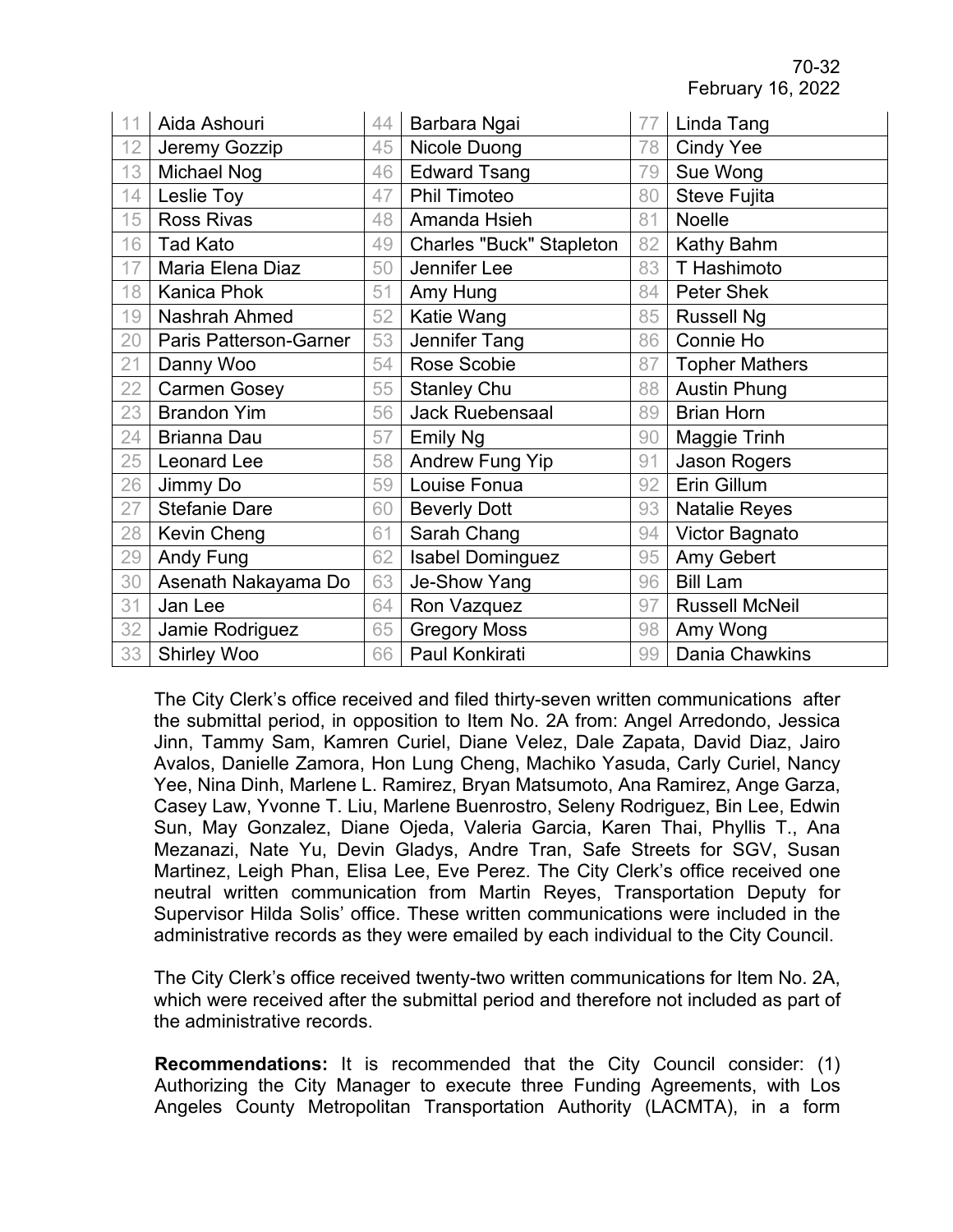approved by the City Attorney, for the SR-710 North Mobility Improvements Projects for Garvey Avenue Capacity Improvements, Parking Structure(s) Construction, and Monterey Pass Road Improvements totaling \$86,300,000; (2) Authorizing the City Manager to appropriate project funds for the Garvey Avenue Capacity Improvements, the Parking Structures Construction, and the Monterey Pass Road Improvements projects per the project funding schedule included in the terms and conditions of the Funding Agreements; (3) Authorizing the City Manager to sign a task order for Transtech Engineers, Inc. in an amount not to exceed \$2.5 million for as-needed overall project and program management for the SR-710 North Mobility Improvement Projects; and (4) Taking such additional, related, action that may be desirable.

**Action Taken:** The City Council (1) authorized the City Manager to execute two Funding Agreements with Los Angeles County Metropolitan Transportation Authority (LACMTA), in a form approved by the City Attorney, for the SR-710 Mobility Improvements Projects for Parking Structure(s) Construction and Monterey Pass Road Improvements; (2) authorized the City Manager to appropriate project funds for the Parking Structures Construction, and the Monterey Pass Road Improvements projects per the project funding schedule included in the terms and conditions of the Funding Agreements; (3) authorized the City Manager to sign a task order for Transtech Engineers, Inc. in an amount not to exceed \$2.5 million for as-needed overall project and program management for SR-710 North Mobility Improvement Projects; and (4) provided direction to staff to contact Los Angeles County Metro to seek alternatives to the lane expansion for the Garvey Avenue Capacity Improvements project.

**Motion:** Moved by Council Member Liang and seconded by Council Member Chan, motion carried by the following vote:

Ayes: Council Members: Yiu, Chan, Liang, Sornoso, Lo Noes: Council Members: None Absent: Council Members: None Abstain: Council Members: None

## **3. CONSENT CALENDAR ITEMS NOS. 3A-3F**

Matters listed under consent calendar are considered to be routine, ongoing business and are enacted by one motion unless specified.

**Action Taken:** The City Council approved and adopted Item Nos. 3A-3F on Consent Calendar, reading resolutions and ordinances by the title only and waiving further reading thereof.

**Motion:** Moved by Council Member Liang and seconded by Council Member Chan, motion carried by the following vote:

Ayes: Council Members: Yiu, Chan, Liang, Sornoso, Lo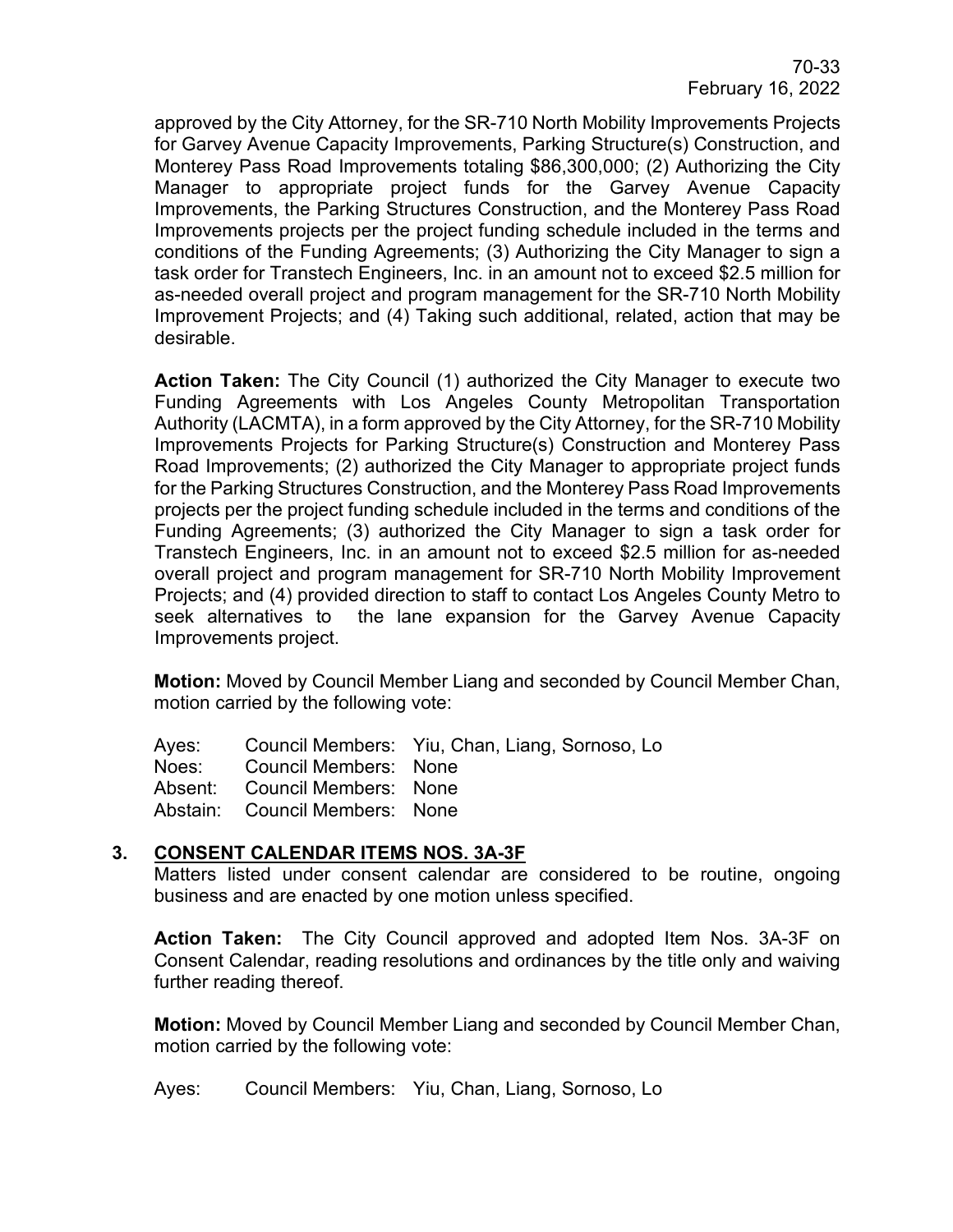Noes: Council Members: None Absent: Council Members: None Abstain: Council Members: None

## **3A. MINUTES**

Approve the minutes from the regular meeting of January 19, 2022; and the special meeting of January 19, 2022.

**Action Taken:** The City Council approved the minutes from the regular meeting of January 19, 2022; and the special meeting of January 19, 2022 on Consent Calendar.

# **3B. MONTHLY INVESTMENT REPORT – JANUARY 2022**

As of January 31, 2022 invested funds for the City of Monterey Park is \$88,505,306.56.

**Action Taken:** The City Council received and filed the monthly investment report on Consent Calendar.

## **3C. ADOPT A RESOLUTION TO CONTINUE TO EXTEND THE EXISTENCE OF A LOCAL EMERGENCY AND AUTHORIZE PUBLIC MEETINGS VIA TELECONFERENCING**

As the City Council was previously informed, Assembly Bill (AB) No. 361 became effective on September 16, 2021. It amends the Brown Act in several ways but also allows the City to extend its virtual meetings for 30 day increments if a state or local emergency requires social distancing. The City Council previously adopted resolutions on October 6, 2021, November 17, 2021, December 15, 2021, and January 19, 2022 which allow for the ongoing use of videoconferencing for public meetings or take additional, related action that may be desirable.

## ENVIRONMENTAL ASSESSMENT:

The Resolution itself and the actions anticipated by the Resolution were reviewed pursuant to the California Environmental Quality Act (Public Resources Code §§ 21000, et seq., "CEQA") and the regulations promulgated thereunder (14 Cal. Code of Regulations §§15000, et seq., the "CEQA Guidelines"). Based upon that review, this action is exempt from further review pursuant to CEQA Guidelines § 15269(a) because the protection of public and private property is necessary to maintain service essential to the public, health and welfare.  $1$ 

**Action Taken:** The City Council adopted Resolution No. 2022-R9 to continue to extend the existence of a local emergency and authorize public meeting via teleconferencing on Consent Calendar.

<span id="page-8-0"></span><sup>1</sup> CEQA findings regarding an anticipated imminent emergency are valid (*see CalBeach Advocates v. City of Solana Beach* (2002) 103 Cal.App.4th 529).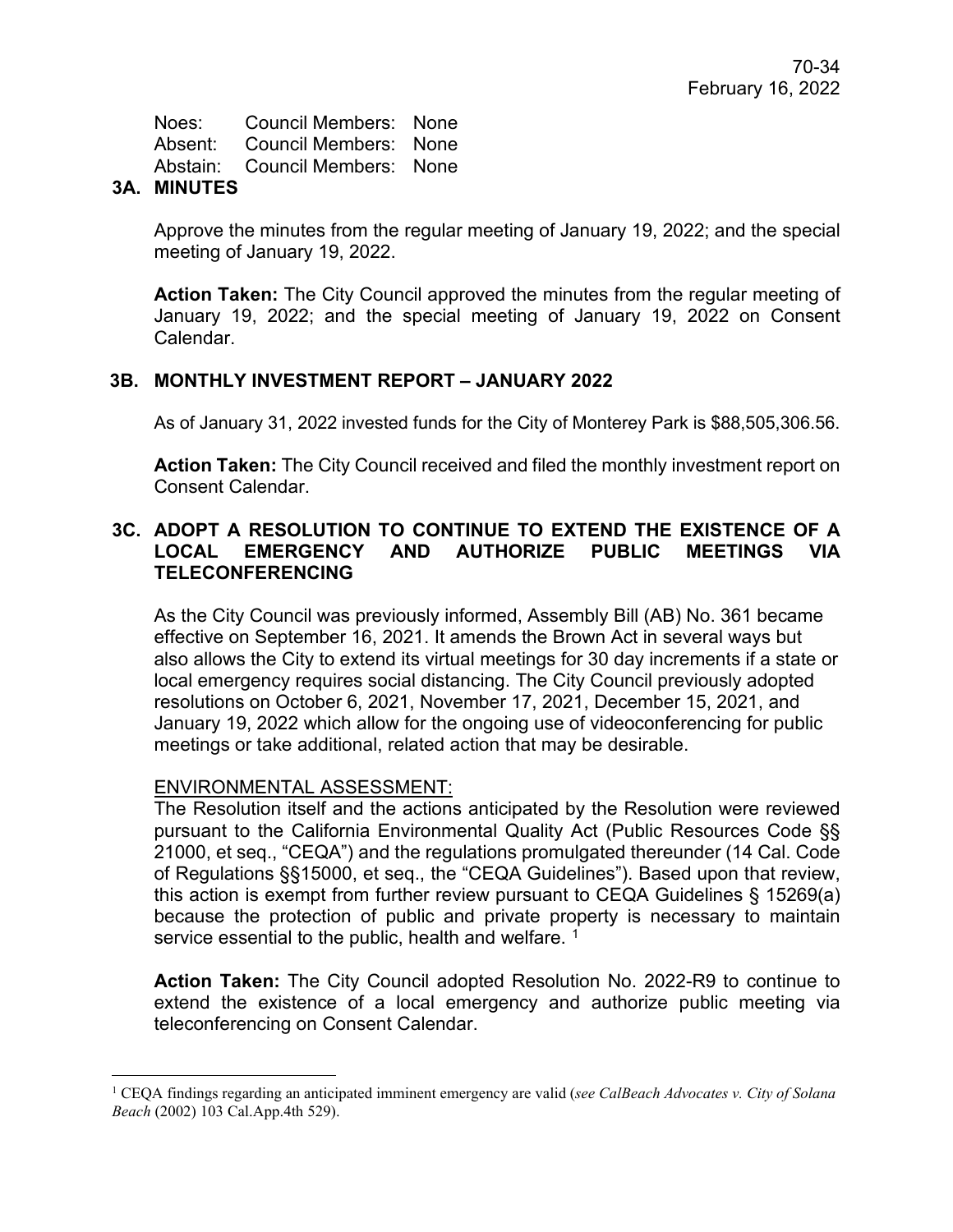#### **Resolution No. 2022-R9:**

#### A RESOLUTION EXTENDING THE EXISTENCE OF A LOCAL EMERGENCY AND AUTHORIZING PUBLIC MEETINGS VIA TELECONFERENCING **3D. CITY OF MONTEREY PARK COMPREHENSIVE SALARY SCHEDULE**

California law requires the City to adopt a comprehensive salary schedule for all fulltime and part-time employees. While individual employment contracts, and memoranda of understanding (MOUs) may already establish such classifications, these are scattered among various resolutions adopted by the City Council. It is desirable for all categories of pay to be in one place.

**Action Taken:** The City Council adopted Resolution No. 2022-R10 approving the City of Monterey Park Comprehensive Salary Schedule on Consent Calendar.

#### **Resolution No. 2022-R10:**

A RESOLUTION ESTABLISHING THE SALARY RANGES FOR EMPLOYEES AND AUTHORIZING THE CITY MANAGER TO IMPLEMENT SUCH CHANGES

#### **3E. ANNUAL WEED ABATEMENT DECLARATION LIST**

The County of Los Angeles Department of Agriculture Commissioner/Weights and Measures (Weed Abatement Division) has submitted the annual Weed Abatement Declaration List to the City. (The Weed Abatement Declaration List ("Declaration List") is a list of parcels in Monterey Park which have been identified by inspection to contain, or have the potential to contain, weeds, brush or other flammable materials sufficient to be considered a fire hazard.) The accompanying Resolution seeks City Council approval to declare the properties on the annual Weed Abatement Declaration List to be public nuisances which may be abated. The authority to remove properties from the Declaration List, upon request and after investigation, will be assigned to the City Manager or designee.

#### CEQA (California Environmental Quality Act):

Adoption of this Resolution is exempt from the California Environmental Quality Act ("CEQA") under CEQA Guidelines § 15061(b)(3) because it can be seen with certainty that there is no possibility that the Resolution may have a significant effect on the environment.

**Action Taken:** The City Council approved the Weed Abatement Declaration List; and adopted Resolution No. 2022-R11 on Consent Calendar.

#### **Resolution No. 2022-R11:**

A RESOLUTION ADOPTED PURSUANT TO GOVERNMENT CODE § 39561 DECLARING THAT WEEDS, BRUSH, RUBBISH, REFUSE AND DIRT UPON AND IN FRONT OF CERTAIN PUBLIC AND PRIVATE PROPERTY IN THE CITY ARE A PUBLIC NUISANCE, AND DECLARING ITS INTENTION TO PROVIDE FOR ABATEMENT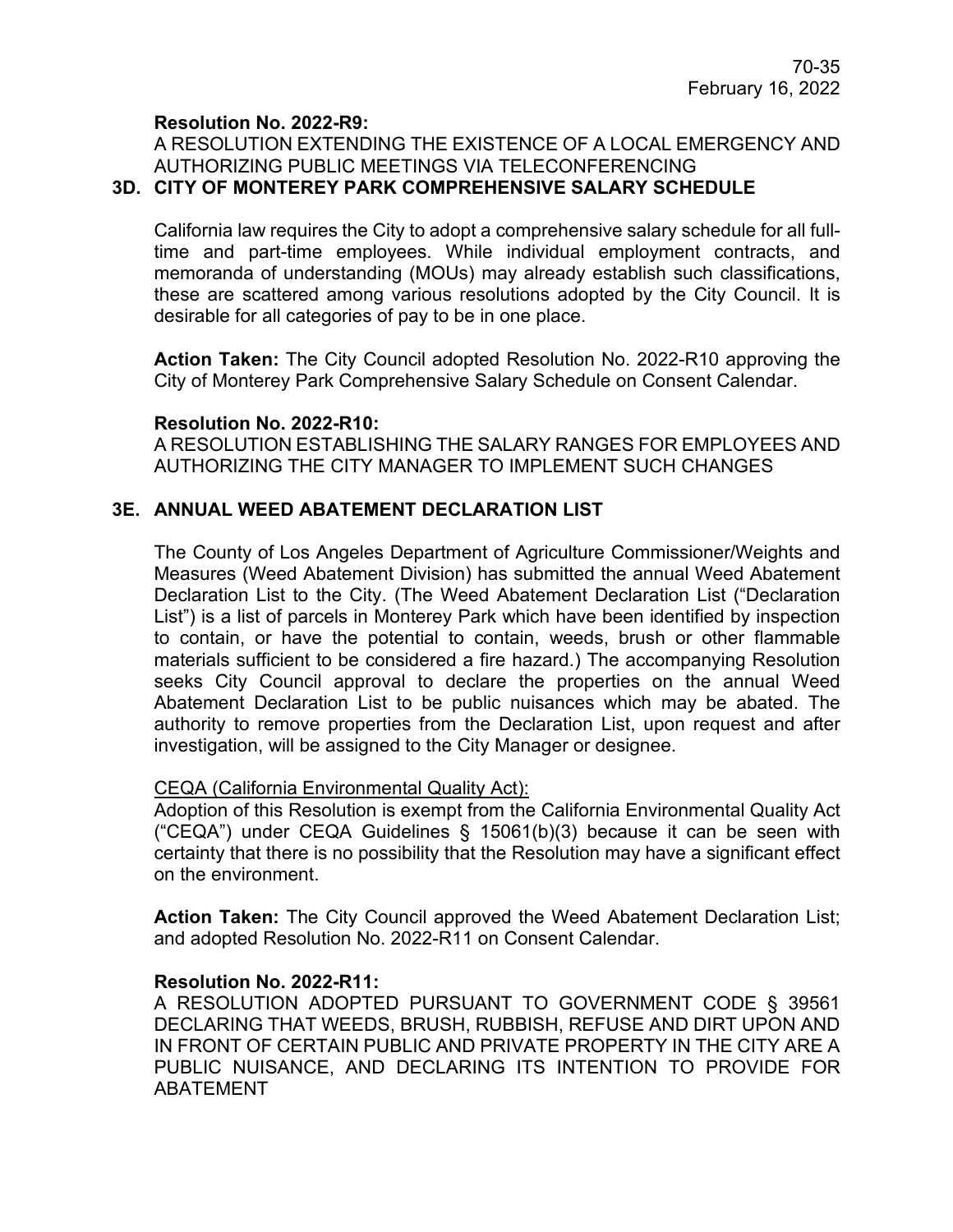## **3F. REVIEW AND APPROVE THE ADDITION OF THE LINCOLN/GARVEY AVENUE DOWNTOWN PARKING LOT CLEANING FEE TO THE DOWNTOWN BUSINESS IMPROVEMENT DISTRICT (BID) NO. 1 2022 ANNUAL BUDGET**

On December 1, 2021, the City Council approved and adopted a resolution confirming the Downtown Business Improvement District (BID) No. 1 2022 budget and assessment fee schedule that will fund street maintenance, promotional activities, and special events to benefit the downtown businesses in the BID. However, the approved 2022 budget did not include the Lincoln/Garvey Avenue downtown parking lot cleaning fee. Therefore, staff is requesting Council to approve the addition of the Lincoln/Garvey Avenue downtown parking lot cleaning fee in an amount not to exceed \$15,120.00 annually to the 2022 Downtown BID No. 1 annual budget**.**

**Action Taken:** The City Council reviewed and approved the addition of the Lincoln/Garvey Avenue Downtown parking lot cleaning fee in an amount not to exceed \$15,120.00 annually to the 2022 Downtown BID No. 1 annual budget; and authorized the City Manager to amend the agreement with Valley Maintenance Corporation, in a form approved by the City Attorney to add cleaning service to the parking lot at Lincoln/Garvey Ave. in the amount not to exceed \$15,120 on Consent Calendar.

Mayor Pro Tem Sornoso left the City Council meeting at 10:27 p.m.

## **4. PUBLIC HEARING – None**

## **5. NEW BUSINESS**

## **5A. CONSIDERATION OF OPPOSING INITIATIVE 21-0042A1, STATE BALLOT INITIATIVE TO LIMIT LOCAL REVENUE AUTHORITY**

The League of California Cities requested that cities adopt a resolution opposing Initiative AG# 21-0042A1 which, if approved by voters, would make it more difficult for local voters to pass measures needed to fund local services and infrastructure, and would limit voter input by prohibiting local advisory measures by which voters provide direction on how local tax dollars should be spent. Staff is seeking direction from City Council on its position on Initiative AG# 21-0042A1, and whether to adopt a Resolution opposing the initiative.

**Action Taken:** The City Council adopted Resolution No. 2022-R12 expressing the City's opposition to Initiative AG# 21-0042A1, State Ballot Initiative to Limit Local Revenue Authority.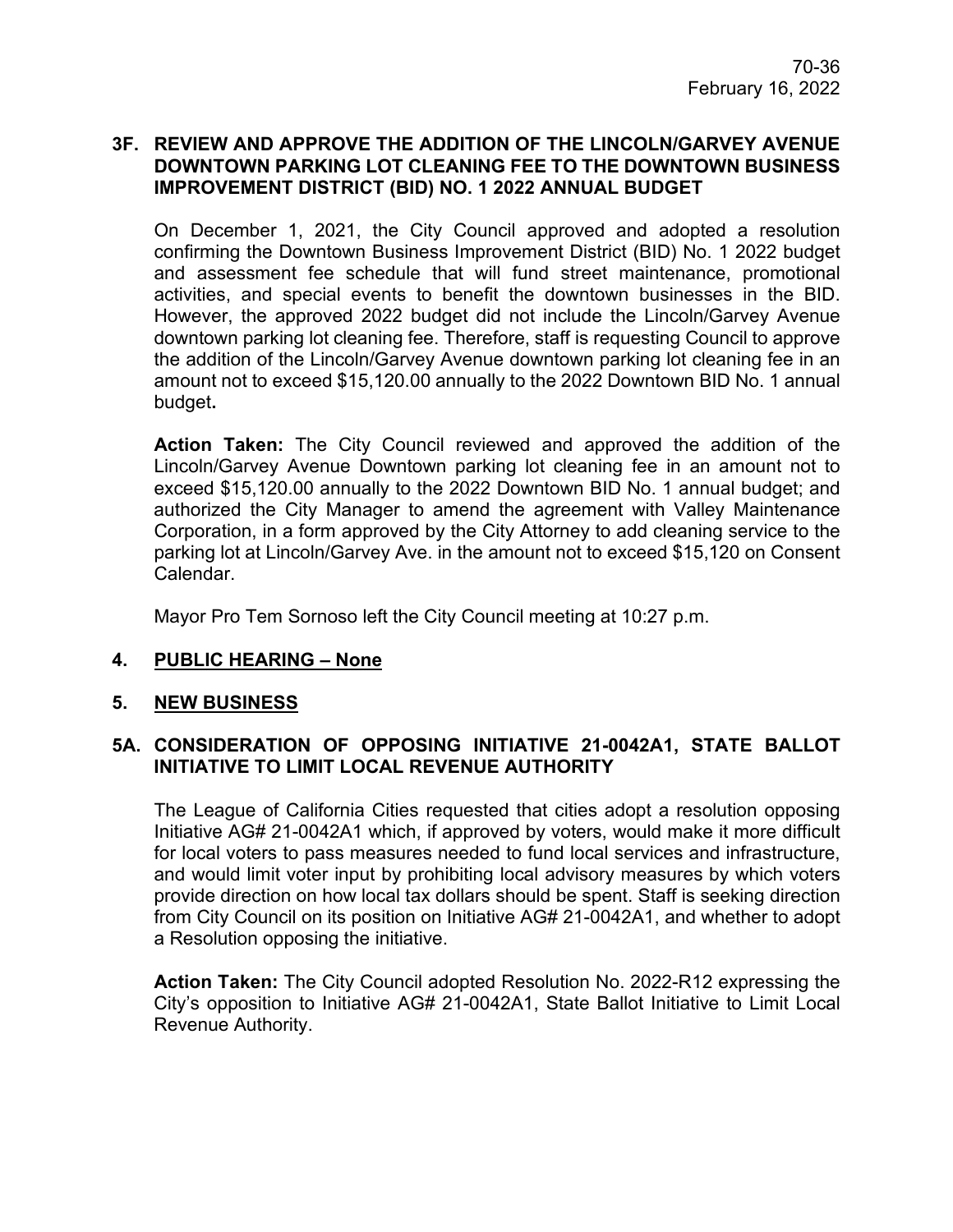**Motion:** Moved by Council Member Chan and seconded by Council Member Yiu, motion carried by the following vote:

Ayes: Council Members: Yiu, Chan, Liang, Lo Noes: Council Members: None Absent: Council Members: Sornoso Abstain: Council Members: None

#### **Resolution No. 2022-R12:**

A RESOLUTION ADOPTED BY THE CITY COUNCIL OF THE CITY OF MONTEREY PARK, CALIFORNIA, OPPOSING INITIATIVE AG #21-0042A1 WHICH WOULD LIMIT LOCAL REVENUE AUTHORITY

## **6. CITY COMMUNICATIONS (CITY COUNCIL)**

Council Member Yiu would like to work with Mayor Lo to bring back support of the Reproductive Freedom resolution that was presented at the February 2, 2022 regular Council meeting.

Councilmember Chan reported that he attended the Lunar New Year event hosted by the Greater Monterey Park Chamber of Commerce at the Barnes Park Amphitheater and the San Gabriel Valley/New Service Metro meeting. Council Member Chan congratulated the three San Gabriel Valley students that were chosen as board members of the Metro Youth Council.

Council Member Liang reported that he attended the Lunar New Year event hosted by the Greater Monterey Park Chamber of Commerce at the Barnes Park Amphitheater.

Mayor Lo reported that he attended the Lunar New Year event hosted by the Greater Monterey Park Chamber of Commerce at the Barnes Park Amphitheater and the LAX Roundtable meeting. He announced that Mike Fong was the leading candidate for the 49<sup>th</sup> Assemblymember seat.

## **7. FUTURE AGENDA ITEMS**

Council Member Yiu proposed a discussion with Mayor Lo to bring back the Reproductive Freedom Resolution.

Mayor Lo expressed proposing a Vision Zero Resolution that is based on traffic strategy data that seeks to reduce/eliminate traffic death and serious injury. He also proposed a Complete Street Resolution that presents a comprehensive integrated network that allows safe and convenient travel for vehicular and non-vehicular users.